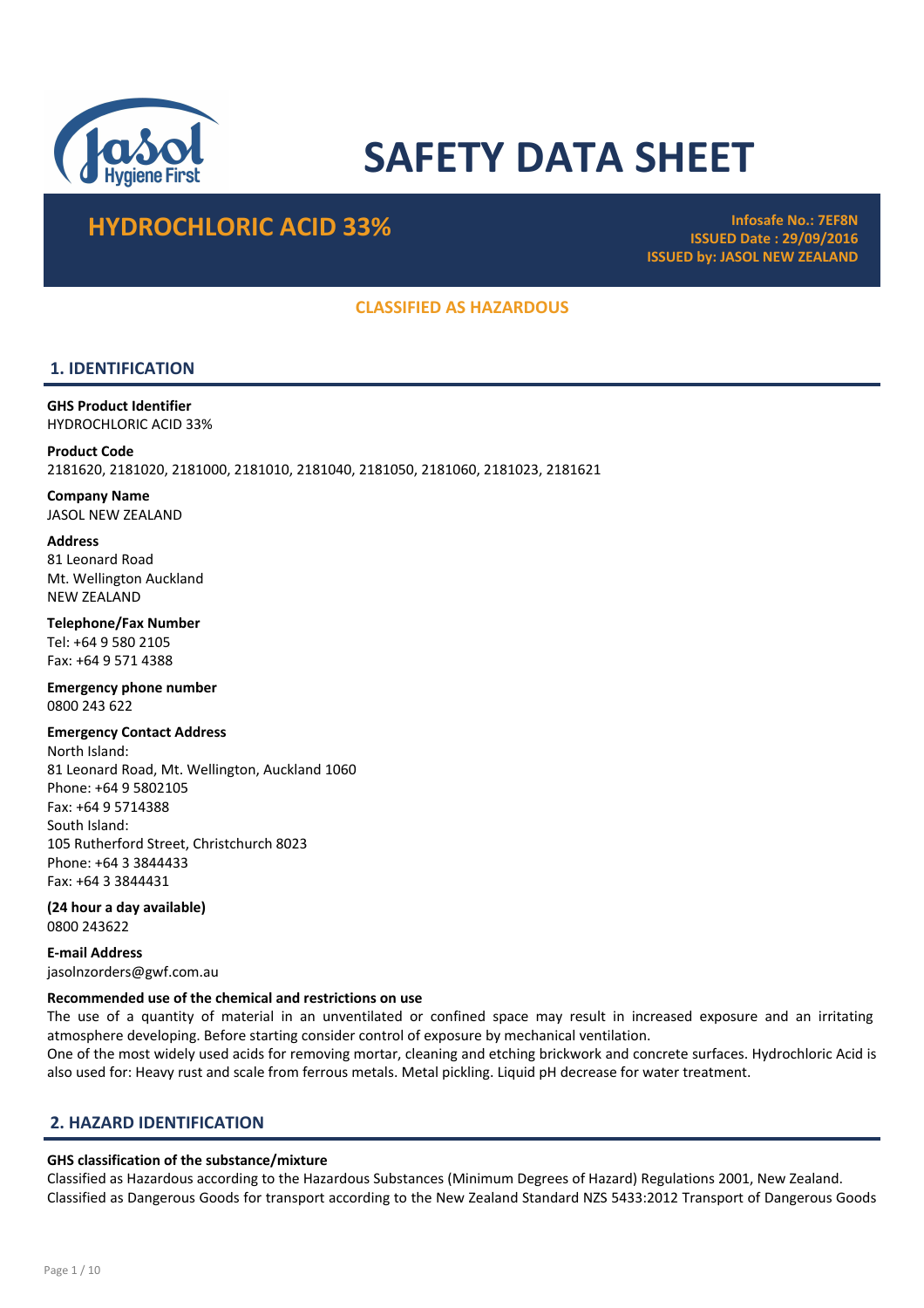on Land.

- 6.1B (Inhalation vapours, dusts or mists) Substance that is acutely toxic
- 6.1D (Oral) Substance that is acutely toxic
- 6.1E (Oral) Substance that is acutely toxic
- 8.1A Substance that is corrosive to metals
- 8.2B Substance that is corrosive to dermal tissue
- 8.3A Substance that is corrosive to ocular tissue
- 9.1D Substance that is slightly harmful to the aquatic environment or is otherwise designed for biocidal action
- 9.3C Substance that is harmful to terrestrial vertebrates

# Signal Word (s) DANGER

# Hazard Statement (s)

- H290 May be corrosive to metals. H302 Harmful if swallowed. H312 Harmful in contact with skin. H314 Causes severe skin burns and eye damage. H318 Causes serious eye damage. H330 Fatal if inhaled. H402 Harmful to aquatic life. H433 Harmful to terrestrial vertebrates.
- 

# Precautionary Statement (s)

P101 If medical advice is needed, have product container or label at hand. P103 Read label before use. P102 Keep out of reach of children.

# Pictogram (s)

Skull and crossbones,Corrosion



# Precautionary statement – Prevention

P234 Keep only in original container.

P260 Do not breathe dust/fume/gas/mist/vapours/spray.

P264 Wash contaminated skin thoroughly after handling.

P270 Do not eat, drink or smoke when using this product.

P271 Use only outdoors or in a well-ventilated area.

P273 Avoid release to the environment.

P280 Wear protective gloves/protective clothing/eye protection/face protection.

P284 Wear respiratory protection.

# Precautionary statement – Response

P301+P312 IF SWALLOWED: Call a POISON CENTER or doctor/physician if you feel unwell.

P301+P330+P331 IF SWALLOWED: rinse mouth. Do NOT induce vomiting.

P302+P352 IF ON SKIN: Wash with plenty of soap and water.

P303+P361+P353 IF ON SKIN (or hair): Remove/Take off immediately all contaminated clothing. Rinse skin with water/shower.

P304+P340 IF INHALED: Remove victim to fresh air and keep at rest in a position comfortable for breathing.

P305+P351+P338 IF IN EYES: Rinse cautiously with water for several minutes. Remove contact lenses, if present and easy to do. Continue rinsing.

P310 Immediately call a POISON CENTER or doctor/physician.

- P312 Call a POISON CENTER or doctor/physician if you feel unwell.
- P320 Specific treatment is urgent (see on this label).
- P322 Specific measures (see on this label).
- P330 Rinse mouth.
- P363 Wash contaminated clothing before reuse.

P390 Absorb spillage to prevent material damage.

# Precautionary statement – Storage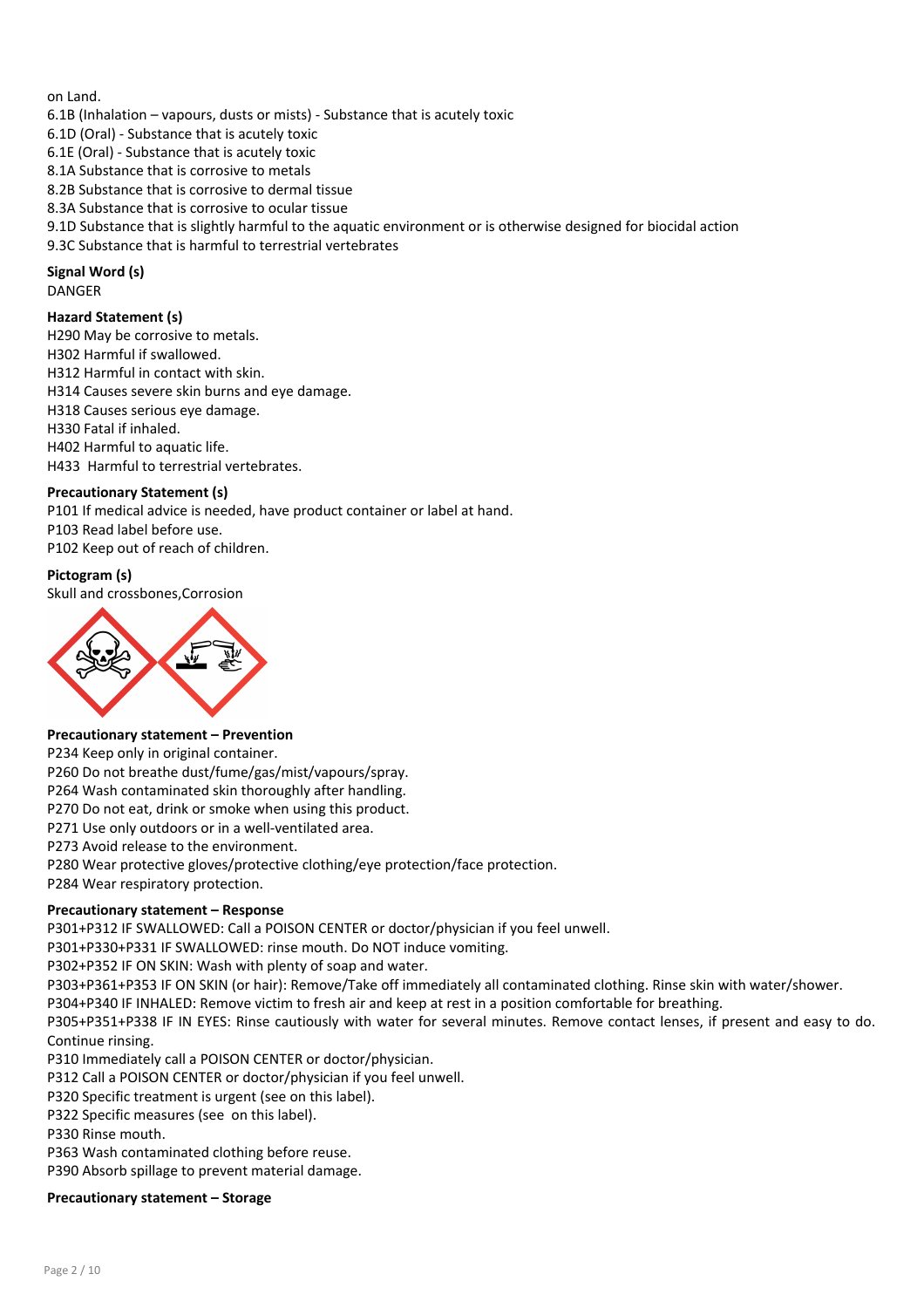P403+P233 Store in a well-ventilated place. Keep container tightly closed. P405 Store locked up.

P406 Store in corrosive resistant/ container with a resistant inner liner.

# Precautionary statement – Disposal

P501 In the case of a substance that is in compliance with a HSNO approval other than a Part 6A (Group Standards) approval, a label must provide a description of one or more appropriate and achievable methods for the disposal of a substance in accordance with the Hazardous Substances (Disposal) Regulations 2001. This may also include any method of disposal that must be avoided. See Section 13 for disposal details.

# 3. COMPOSITION/INFORMATION ON INGREDIENTS

# Ingredients

| <b>Name</b>       | <b>CAS</b> | <b>Proportion</b> |
|-------------------|------------|-------------------|
| Hydrochloric acid | 7647-01-0  | $30 - 40%$        |
| Water             | 7732-18-5  | Remainder         |

# 4. FIRST-AID MEASURES

# First Aid Measures

24 Hour Emergency Contact: 0800 CHEMCALL (0800 243 622) New Zealand Poisons Information Centre: 0800 POISON (0800 764 766) New Zealand Emergency Services: 111

#### Inhalation

If inhaled, remove from contaminated area. To protect rescuer, use a Full-face Type B (Inorganic and acid gas) respirator or an Airline respirator (in poorly ventilated areas). Apply artificial respiration if not breathing.

#### Ingestion

For advice, contact the National Poisons Centre at 0800 764 766 (0800 POISON) or +64 3 479 7248 or a doctor (at once). If swallowed, do not induce vomiting.

# Skin

If skin or hair contact occurs, remove contaminated clothing and flush skin and hair with running water. Continue flushing with water until advised to stop by a Poisons Information Centre or a doctor.

# Eye contact

If in eyes, hold eyelids apart and flush continuously with running water. Continue flushing until advised to stop by a Poisons Information Centre, a doctor, or for at least 15 minutes.

# First Aid Facilities

Eye wash facilities and safety shower should be available.

# Advice to Doctor

1. Most Important Symptoms and Effects, Both Acute and Delayed:

- Over exposure may result in severe skin, eye and respiratory burns with permanent lung and tissue damage. Strong inorganic acid mists containing sulphuric acid is classified as carcinogenic to humans (IARC Group 1).

2. Immediate Medical Attention and Special Treatment Needed:

- Treat symptomatically.

For acute or short term repeated exposures to strong acids:

- Airway problems may arise from laryngeal oedema and inhalation exposure. Treat with 100% oxygen initially.

- Respiratory distress may require cricothyroidotomy if endotracheal intubation is contraindicated by excessive swelling.

- Intravenous lines should be established immediately in all cases where there is evidence of circulatory compromise.

- Strong acids produce a coagulation necrosis characterised by formation of a coagulum (eschar) as a result of the desiccating action of the acid on proteins in specific tissues.

# Ingestion:

- Immediate dilution (milk or water) within 30 minutes post ingestion is recommended.

- DO NOT attempt to neutralise the acid since exothermic reaction may extend the corrosive injury.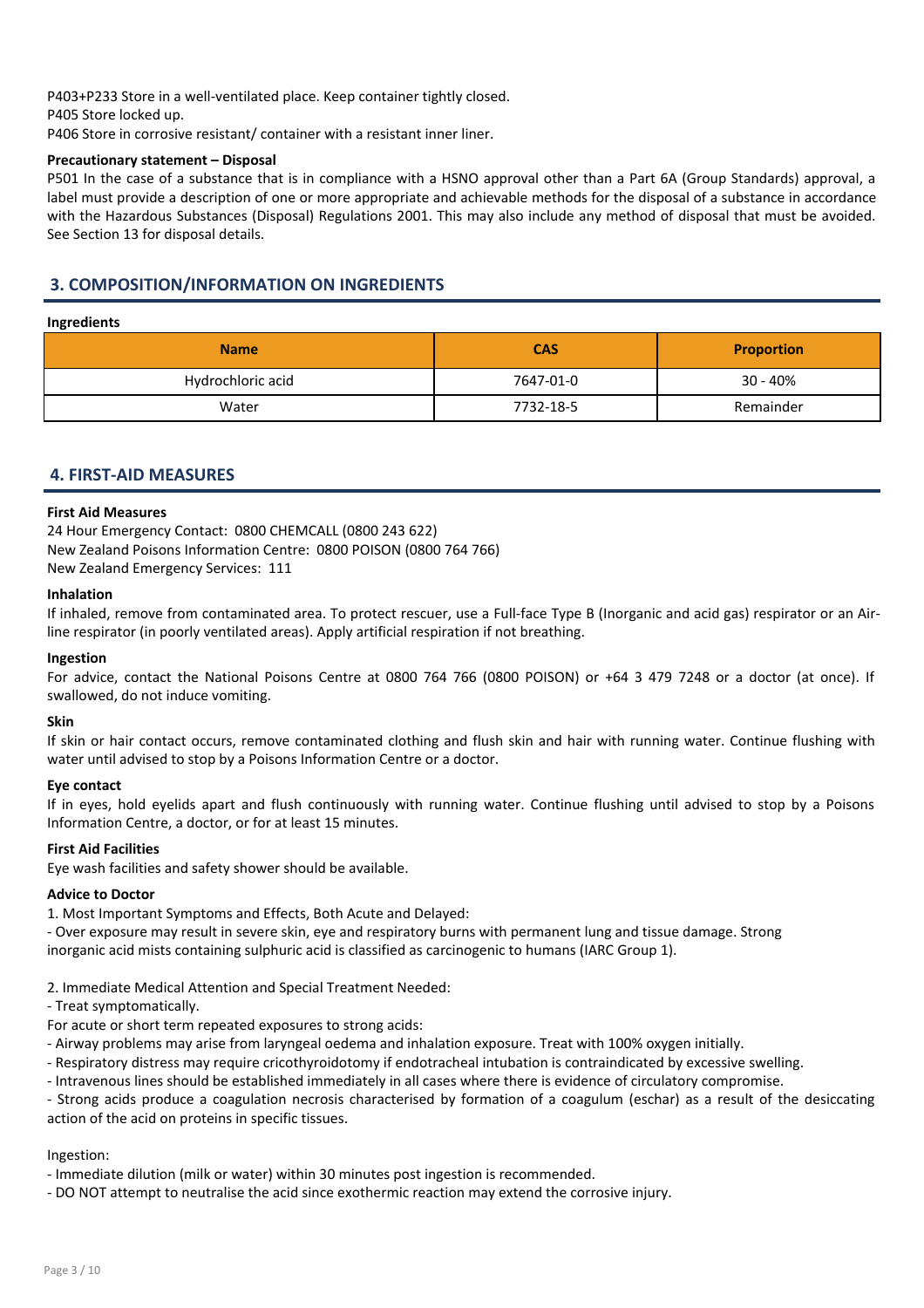- Be careful to avoid further vomit since re-exposure of the mucosa to the acid is harmful. Limit fluids to one or two glasses in an adult.

- Charcoal has no place in acid management.

Some authors suggest the use of lavage within 1 hour of ingestion.

Skin:

- Skin lesions require copious saline irrigation. Treat chemical burns as thermal burns with non-adherent gauze and wrapping.

- Deep second-degree burns may benefit from topical silver sulfadiazine.

Eye:

- Eye injuries require retraction of the eyelids to ensure thorough irrigation of the conjunctival cul-de-sacs. Irrigation should last at least 20-30 minutes.

- DO NOT use neutralising agents or any other additives. Several litres of saline are required.

- Cycloplegic drops, (1% cyclopentolate for short-term use or 5% homatropine for longer term use) antibiotic drops, vasoconstrictive agents or artificial tears may be indicated dependent on the severity of the injury.

- Steroid eye drops should only be administered with the approval of a consulting ophthalmologist).

# 5. FIRE-FIGHTING MEASURES

# Suitable Extinguishing Media

- Water spray or fog.
- Carbon dioxide (CO2).
- Foam.
- Dry chemical powder.
- BCF (where regulations permit).

#### Specific Hazards Arising From The Chemical

- Non-combustible.
- Not considered to be a significant fire risk.
- Acids may react with metals to produce hydrogen, a highly flammable and explosive gas.
- Heating may cause expansion or decomposition leading to violent rupture of containers.

# Hazchem Code

2R

# Decomposition Temperature

Not available.

# Other Information

Advice for Firefighters:

- Decomposition may produce toxic fumes of: hydrogen chloride.

-Contains low boiling substance: Closed containers may rupture due to pressure build-up under fire conditions.

# 6. ACCIDENTAL RELEASE MEASURES

# Emergency Procedures

Wear appropriate protective equipment and clothing during clean-up. Keep upwind. Keep out of low areas. Ventilate closed spaces before entering them. Local authorities should be advised if significant spillages cannot be contained.

# Clean-up Methods - Small Spillages

- Drains for storage or use areas should have retention basins for pH adjustments and dilution of spills before discharge or disposal of material.

- Check regularly for spills and leaks.
- Clean up all spills immediately.
- Avoid breathing vapours and contact with skin and eyes.

# Clean-up Methods - Large Spillages

- Clear area of personnel and move upwind.
- Alert Fire Brigade and tell them location and nature of hazard.
- Wear full body protective clothing with breathing apparatus.
- Prevent, by any means available, spillage from entering drains or water course.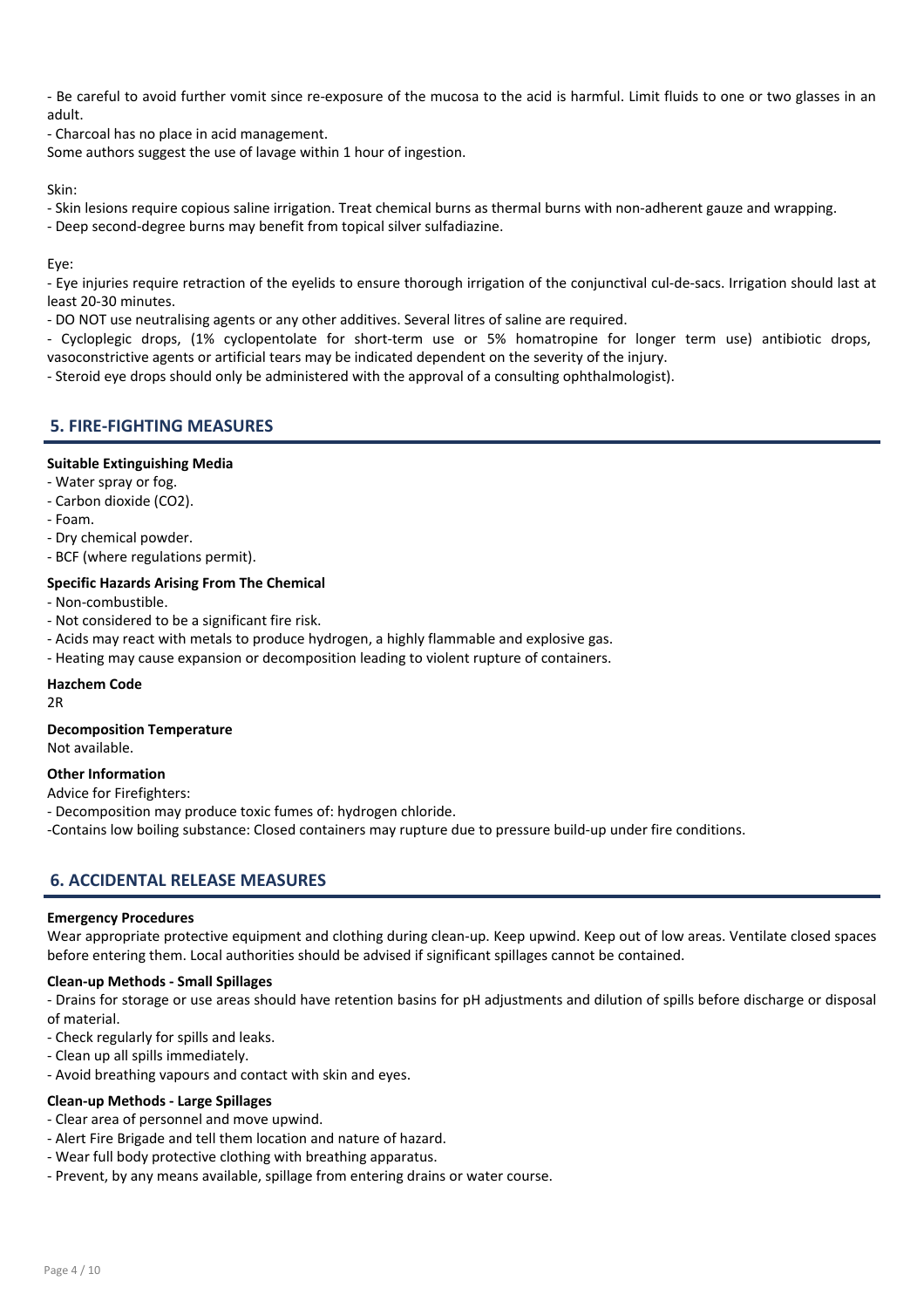# Environmental Precautions

Prevent product from entering waterways. If contamination has occurred advise local emergency services.

# Other Information

Reference to Other Sections: See section 8 and 13 for exposure controls and disposal.

# 7. HANDLING AND STORAGE

# Precautions for Safe Handling

Contains low boiling substance:

Storage in sealed containers may result in pressure buildup causing violent rupture of containers not rated appropriately.

- Check for bulging containers.
- Vent periodically
- Always release caps or seals slowly to ensure slow dissipation of vapours.
- DO NOT allow clothing wet with material to stay in contact with skin.
- Avoid all personal contact, including inhalation.
- Wear protective clothing when risk of exposure occurs.
- Use in a well-ventilated area.

WARNING: To avoid violent reaction, ALWAYS add material to water and NEVER water to material.

# Conditions for safe storage, including any incompatibilities

Containers:

- DO NOT use aluminium or galvanised containers.
- Check regularly for spills and leaks.
- Lined metal can, lined metal pail/ can.
- Plastic pail.
- Polyliner drum.
- Packing as recommended by manufacturer. For low viscosity materials.
- Drums and jerricans must be of the non-removable head type.
- Where a can is to be used as an inner package, the can must have a screwed enclosure. Storage:
- Store in original containers.
- Keep containers securely sealed.
- Store in a cool, dry, well-ventilated area.
- Store away from incompatible materials and foodstuff containers.

# 8. EXPOSURE CONTROLS/PERSONAL PROTECTION

| Material          | TWA           | <b>STEL</b> | Peak          |                  |
|-------------------|---------------|-------------|---------------|------------------|
| Hydrogen chloride | Not available |             | Not available | 5ppm / 7.5 mg/m3 |

# Appropriate Engineering Controls

Local exhaust ventilation usually required.

# Personal Protective Equipment

Respiratory:

- If risk of overexposure exists, wear approved respirator with appropriate filter that has sufficient capacity.

Eye / Face:

- Safety glasses with unperforated side shields may be used where continuous eye protection is desirable, as in laboratories; spectacles are not sufficient where complete eye protection is needed such as when handling bulk-quantities, where there is a danger of splashing, or if the material may be under pressure.

- Chemical goggles. Whenever there is a danger of the material coming in contact with the eyes; goggles must be properly fitted.

- Full face shield (20 cm, 8 in minimum) may be required for supplementary, but never for primary protection of eyes; have these afforded face protection.

- Alternatively a gas mask may replace splash goggles and face shields.

Hands:

- Elbow length PVC gloves.

Suitability and durability of glove type is dependent on usage. Important factors in the selection of gloves include:

- Frequency and duration of contact.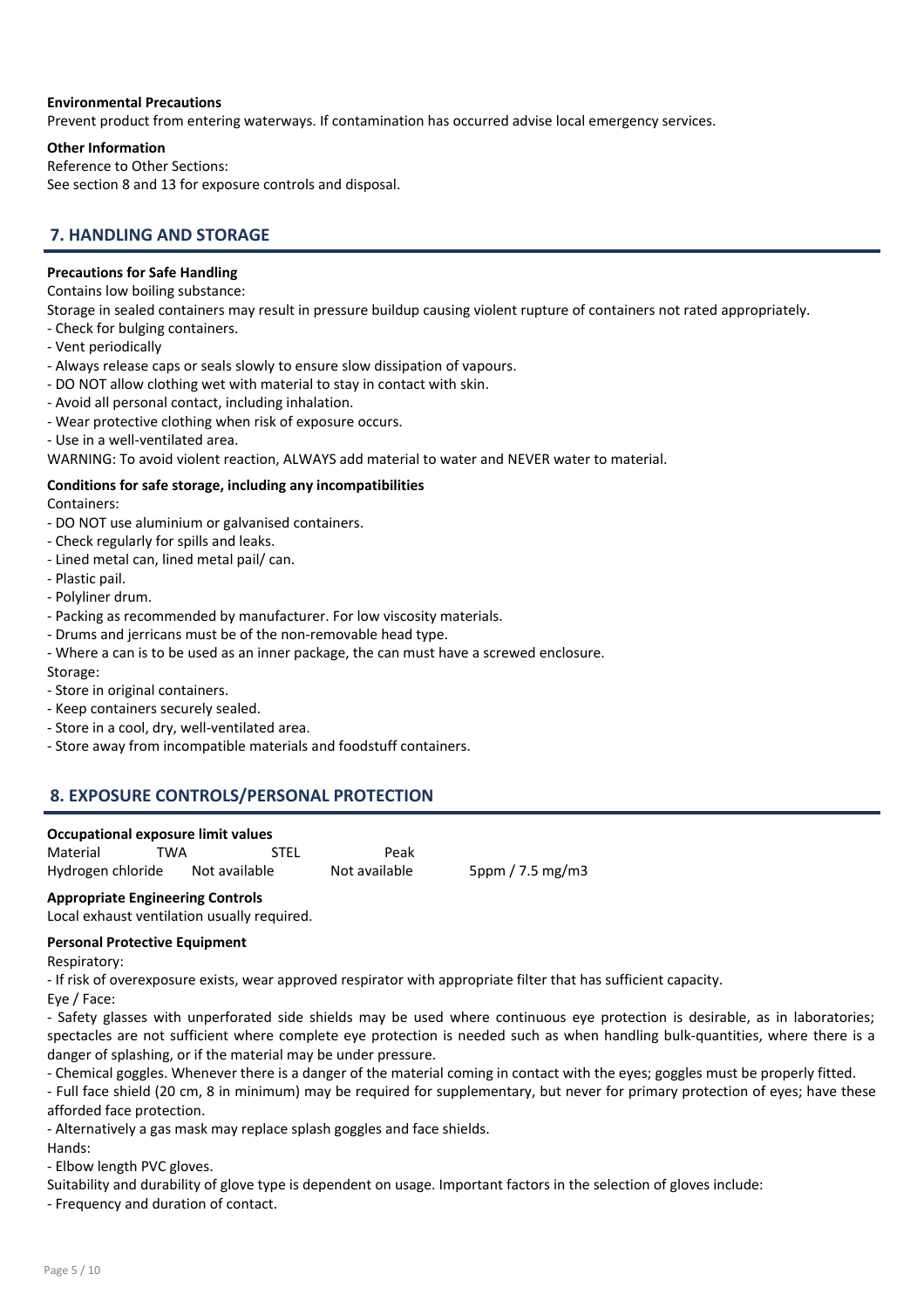- Chemical resistance of glove material.

- Glove thickness and dexterity.

Feet / Body:

- When handling corrosive liquids, wear trousers or overalls outside of boots, to avoid spills entering boots.

# 9. PHYSICAL AND CHEMICAL PROPERTIES

Form Liquid

Appearance

Liquid

Colour Clear to pale yellow

**Odour** Strong acidic odour

Decomposition Temperature Not available.

Melting Point Not applicable

Boiling Point 91-98°C

Solubility in Water Miscible

Specific Gravity 1.18

pH pH (1% solution): Not available. pH (as supplied): <1

Vapour Pressure Not available

Vapour Density (Air=1) Not available

Evaporation Rate Not available.

Viscosity Not available.

Volatile Component 100

Flash Point Not applicable

Auto-Ignition Temperature Not applicable

Explosion Limit - Upper Not applicable

Explosion Limit - Lower Not applicable

Molecular Weight Not applicable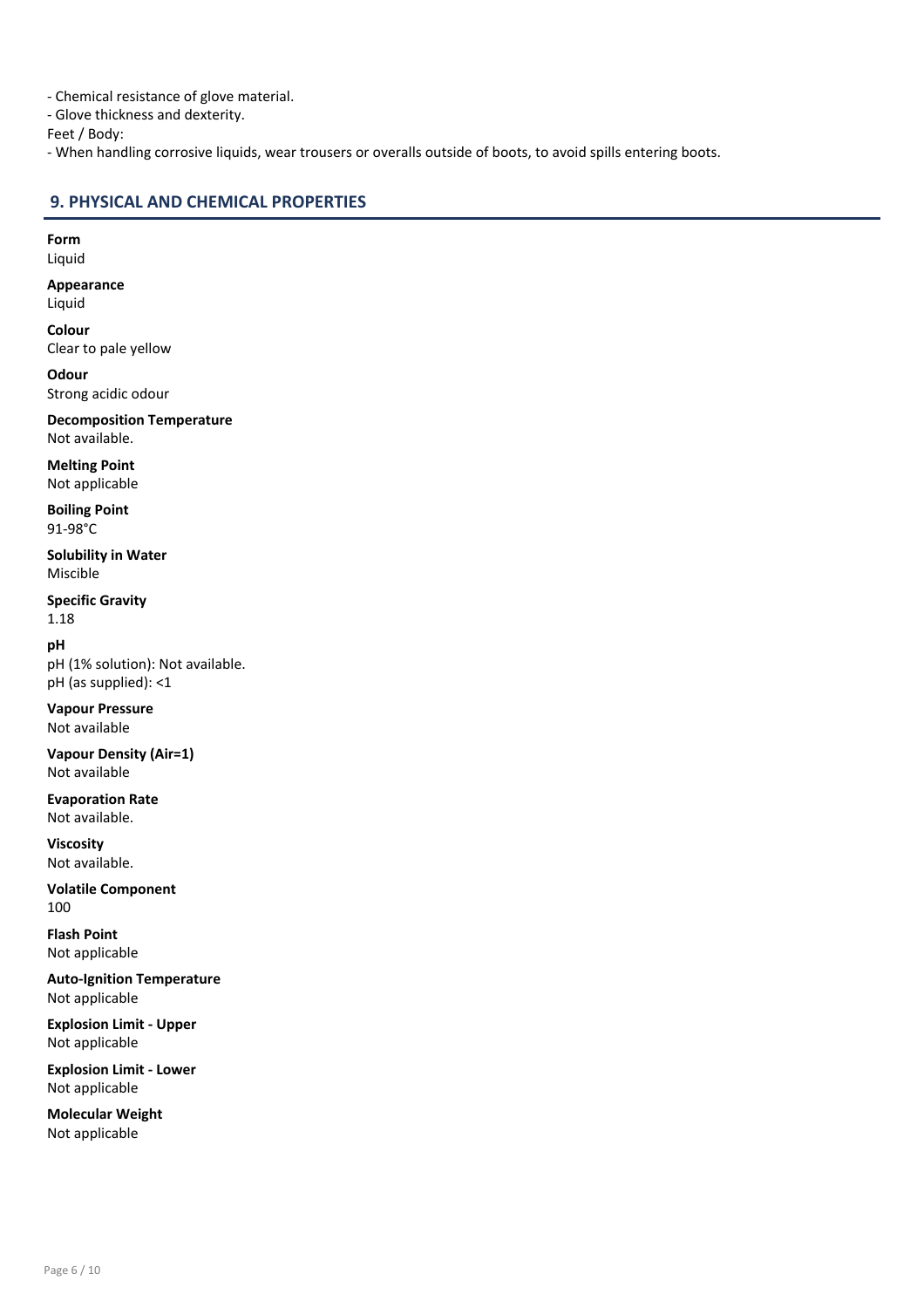# 10. STABILITY AND REACTIVITY

#### Reactivity

Reacts with alkalis

#### Chemical Stability

Corrosive to many metals with the liberation of extremely flammable hydrogen gas.

#### Conditions to Avoid

Avoid contact with foodstuffs.

#### Incompatible materials

Incompatible with alkalis, oxidising agents, sodium hypochlorite, cyanides, and many metals.

#### Hazardous Decomposition Products

Hydrogen chloride.

#### Possibility of hazardous reactions

Reacts with oxidising agents and sodium hypochlorite liberating toxic chlorine gas.

# 11. TOXICOLOGICAL INFORMATION

#### Toxicology Information

No adverse health effects expected if the product is handled in accordance with this Safety Data Sheet and the product label. The symptoms or effects that may arise if the product is mishandled and if overexposure occurs are:

#### Acute Toxicity - Inhalation

- Asthma-like symptoms may continue for months or even years after exposure to the material ceases. This may be due to a nonallergenic condition known as reactive airways dysfunction syndrome (RADS) which can occur following exposure to high levels of highly irritating compound.

#### Acute Toxicity - Dermal

- The material may be irritating to the eye, with prolonged contact causing inflammation. Repeated or prolonged exposure to irritants may produce conjunctivitis.

#### Ingestion

The material can produce chemical burns within the oral cavity and gastrointestinal tract following ingestion. The material can produce chemical burns to the eye following direct contact. Vapours or mists may be extremely irritating.

#### Inhalation

Breathing in mists of aerosols will produce respiratory irritation.

# **Skin** The material can produce chemical burns following direct contact with the skin.

Eye

- When applied to the eye(s) of animals, the material produces severe ocular lesions which are present 24-hours or more after instillation.

- Direct eye contact with acid corrosives may produce pain, lachrymation, photophobia and burns. Mild burns of the epithelia generally recover rapidly and completely.

#### Chronic Effects

- Repeated or prolonged exposure to acids may result in the erosion of teeth, inflammatory and ulcerative changes in the mouth and necrosis (rarely) of the jaw. Bronchial irritation, with cough, and frequent attacks of bronchial pneumonia may ensue.

- Long-term exposure to respiratory irritants may result in disease of the airways involving difficult breathing and related systemic problems.

- On the basis, primarily, of animal experiments, concern has been expressed by at least one classification body that the material may produce carcinogenic or mutagenic effects; in respect of the available information, however, there presently exists inadequate data for making a satisfactory assessment.

- Limited evidence suggests that repeated or long-term occupational exposure may produce cumulative health effects involving organs or biochemical systems.

- Chronic minor exposure to hydrogen chloride (HCl) vapour or fume may cause discolouration or erosion of the teeth, bleeding of the nose and gums; and ulceration of the nasal mucous membranes.

- Repeated exposures of animals to concentrations of about 34 ppm HCl produced no immediate toxic effects.

- Workers exposed to hydrochloric acid suffered from gastritis and a number of cases of chronic bronchitis have also been reported.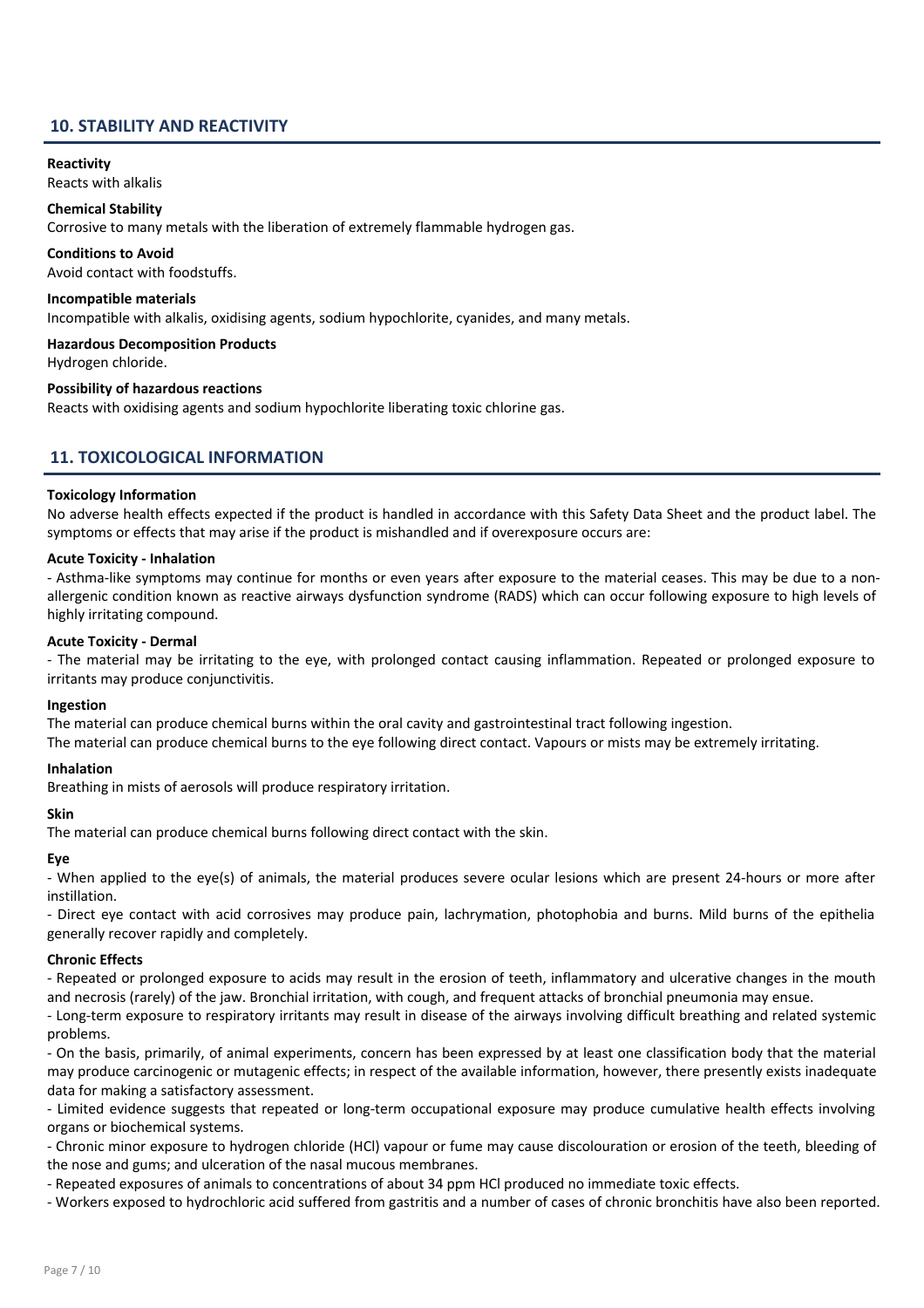Repeated or prolonged exposure to dilute solutions of HCl may cause dermatitis.

# 12. ECOLOGICAL INFORMATION

Ecotoxicity Avoid contaminating waterways

Persistence and degradability Low

**Mobility** 

High Bioaccumulative Potential

Low

Other Adverse Effects No information provided.

# 13. DISPOSAL CONSIDERATIONS

# Local Legislation

Recycle where possible, otherwise ensure that:

- Licenced contractors dispose of the product and its container.

- Disposal occurs at a licenced facility.

# 14. TRANSPORT INFORMATION

U.N. Number

1789

UN proper shipping name HYDROCHLORIC ACID Transport hazard class(es) 8 Sub.Risk None Packing Group II Hazchem Code 2R IERG Number 40 UN Number (Sea Transport) 1789 UN Number (Road Transport) 1789 UN Number (Air Transport, ICAO) 1789 IATA/ICAO Hazard Class 8 IATA/ICAO Packing Group II IATA/ICAO Sub Risk

None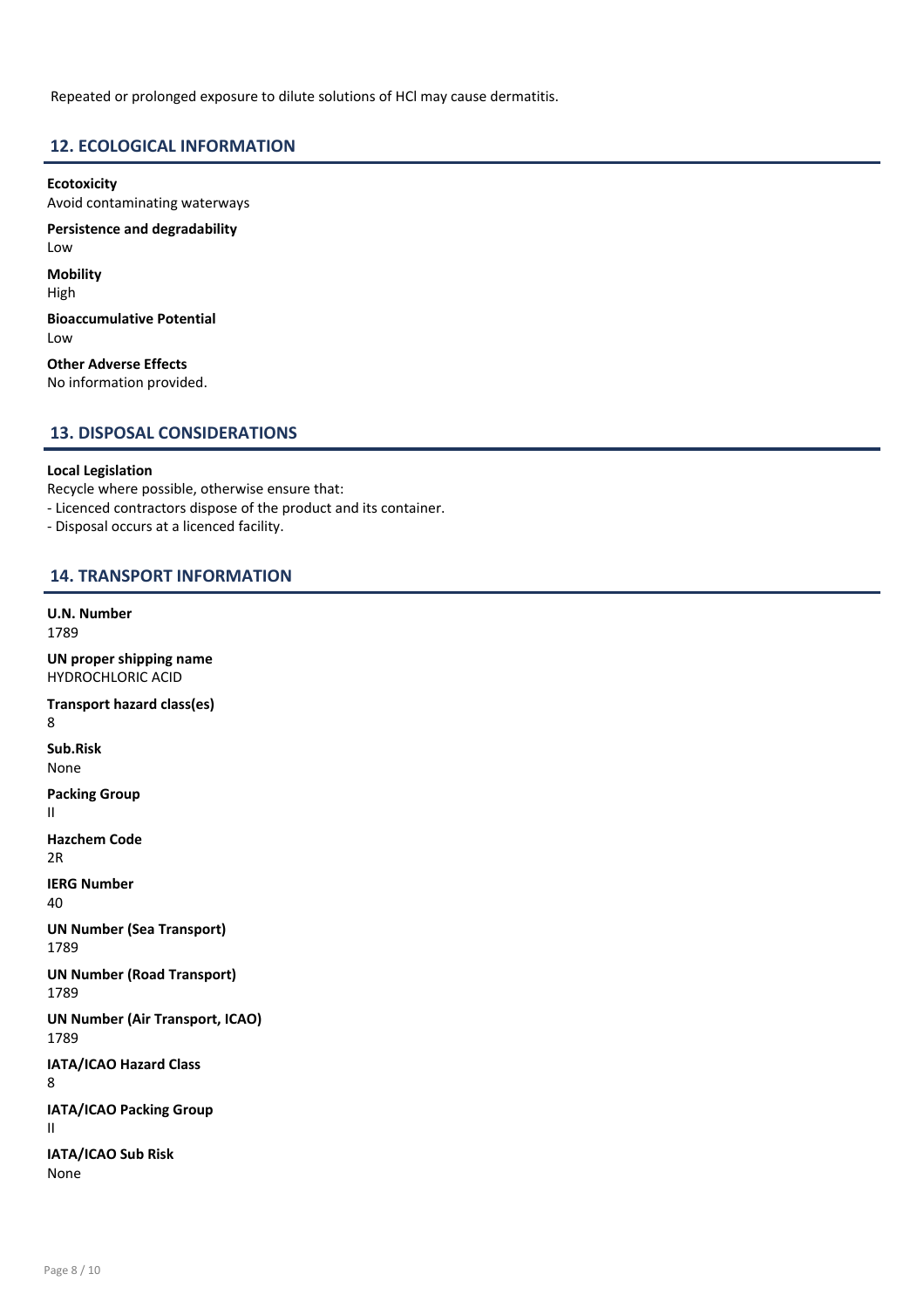LIMITED QUANTITY - Max Net Quantity/Pkge 1L IMDG UN No 1789 IMDG Hazard Class 8 IMDG Sub. Risk None IMDG Pack. Group II IMDG Subsidiary Risk None IMDG Marine pollutant No IMDG EMS Fire: F-A, Spill: S-B

# 15. REGULATORY INFORMATION

#### National and or International Regulatory Information

Hydrogen chloride (CAS: 7647-01-0) is found on the following regulatory lists;

'CODEX General Standard for Food Additives (GSFA) - Additives Permitted for Use in Food in General, Unless Otherwise Specified, in Accordance with GMP','GESAMP/EHS Composite List - GESAMP Hazard Profiles', 'IMO IBC Code Chapter 17: Summary of minimum requirements', 'IMO MARPOL 73/78 (Annex II) - List of Noxious Liquid Substances Carried in Bulk', 'International Agency for Research on Cancer (IARC) - Agents Reviewed by the IARC Monographs', 'International Council of Chemical Associations (ICCA) - High Production Volume List',' International Maritime Dangerous Goods Requirements (IMDG Code) - Goods Forbidden for Transport', 'New Zealand Hazardous Substances and New Organisms (HSNO) Act - Chemicals (single components)','New Zealand Hazardous Substances and New Organisms (HSNO) Act - Classification of Chemicals', 'New Zealand Hazardous Substances and New Organisms (HSNO) Act - Classification of Chemicals - Classification Data', 'New Zealand Hazardous Substances and New Organisms (HSNO) Act - Scheduled Toxic Substances', 'New Zealand Inventory of Chemicals (NZIoC)','New Zealand Workplace Exposure Standards (WES)','OECD Representative List of High Production Volume (HPV) Chemicals', 'United Nations Convention Against Illicit Traffic in Narcotic Drugs and Psychotropic Substances - Table II', 'United Nations List of Precursors and Chemicals Frequently used in the Illicit Manufacture of Narcotic Drugs and Psychotropic Substances Under International Control – Table II'

Water (CAS: 7732-18-5) is found on the following regulatory lists;

'IMO IBC Code Chapter 18: List of products to which the Code does not apply', 'New Zealand Inventory of Chemicals (NZIoC)','OECD Representative List of High Production Volume (HPV) Chemicals'

# HSNO Approval Number

HSR001557

# Other Information

Specific advice on controls required for materials used in New Zealand can be at: http://www.epa.govt.nz/hazardous-substances/approvals/Pages/default.aspx.

# 16. OTHER INFORMATION

#### Date of preparation or last revision of SDS 29/9/2016

#### Technical Contact Numbers

24 Hour Emergency Contact: 0800 CHEMCALL (0800 243 622) New Zealand Poisons Information Centre: 0800 POISON (0800 764 766) New Zealand Emergency Services: 111

#### Other Information

The SDS is a Hazard Communication tool and should be used to assist in the Risk Assessment. Many factors determine whether the